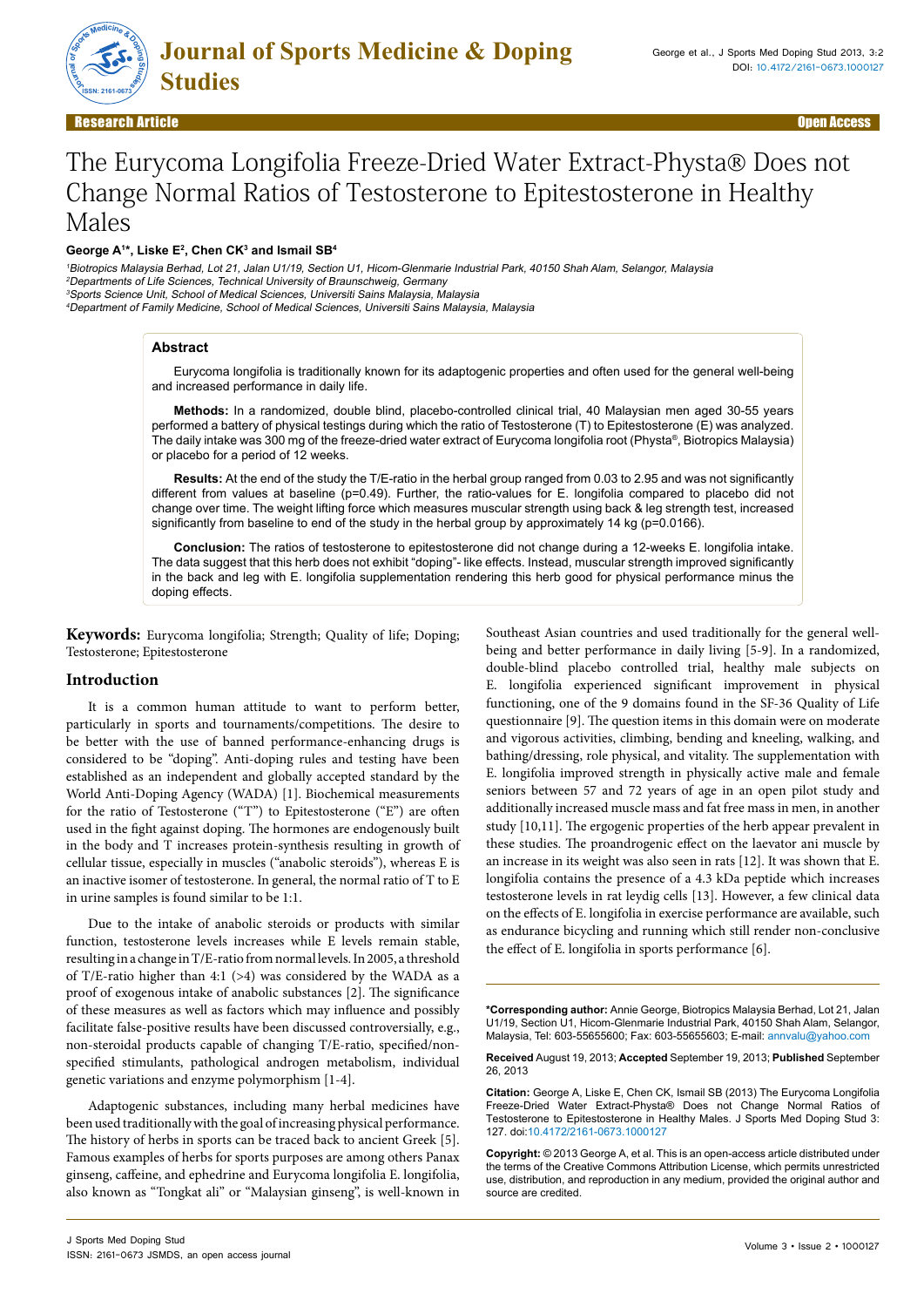Here we report the non-doping effects and the benefits in sport performance during a 12-weeks treatment of Eurycoma longifolia. These data were obtained as an addendum from a randomized, placebocontrolled trial on the quality of life and sexual well-being in men [9].

# **Methods**

# **Study design and subjects**

The randomized, double-blind, placebo-controlled and parallel group study was performed at the Clinical Trial Unit (CTU), Hospital Universiti Sains Malaysia (HUSM), Kubang Kerian, Malaysia. It was conducted in accordance with the Guideline for Good Clinical Practice (ICH-6), Declaration of Helsinki and approved by the Human Research and Ethics Committee for Clinical Studies at HUSM (approval date 24 Dec 2008). An addendum to approve additional endpoints was approved by the Ethics Committee for Clinical Studies at HUSM on 23 Dec 2009 (Ref. USM/PPP/Ethics Com./2009(146)).

One hundred and nine healthy Malaysian men aged between 30 years to 55 years were included. The inclusion/exclusion criteria, randomization and intervention, primary and secondary endpoints as well as sample size estimation and statistical analyses for the study are described in detail in Ismail et al. [9]. Forty subjects agreed for an additional doping test (verum: n=21; placebo: n=19). The subjects were randomly selected and were from the tail end of the ongoing (larger population) study. The additional doping test was added to the protocol at mid-way of the study (larger population) to address possible doping effects upon suggestions by the local Sports Council. The investigators, subjects and study coordinators were double blinded and the products were randomized prior to shipment to the Investigators. The information of the product whether placebo or treatment were sealed in an envelope labeled with the corresponding randomization number and could only be broken upon occurrence of serious adverse event or at the completion of the trial, during data analysis. The envelope containing information of the subjects was checked to ensure there was no breaking of seal.

The subjects were non-athletes and were instructed not to participate in any form of physical training during the study period. A total of four interval visits were scheduled for the entire study: screening (visit 1, week -1 to week-2), measurements taken at baseline (visit 2, day 0: randomisation), at week-6 (visit 3, day  $42 \pm 3$  days) and end-of-study at week-12 (visit 4, day 84 ± 3 days) followed by a followup visit (visit 5 at week-14, via telephone or face to face). At screening (visit 1), clinical examinations and interviews were conducted to select subjects who fulfilled the study criteria. Blood samples were collected from the subjects for routine health check (hematological, renal and liver parameters) and Prostatic Specific Antigen (PSA). At each other visit (V2, V3, V4) Physical Fitness Testings were performed (see Methods 2.3). The primary endpoints for the ratio of hormonal values for Testosterone (T) to Epitestosterone (E) were taken at baseline (V2) and end of the study (V4). The safety was assessed based on documented Adverse Events, physical examinations, clinical and laboratory measures as published [9].

# **Study medication**

Each subject consumed four capsules per day containing either herbal extract or placebo. One capsule contained 75 mg of freeze-dried water extract of Eurycoma longifolia root (Physta®, Biotropics Malaysia Berhad, Kuala Lumpur, Malaysia) as active ingredients, manufactured under Good Manufacturing Process requirements (GMP) with continuous quality control (DER 20:1). Consumption of 500 to 1000

mg root extracts has been reported traditionally, and clinical data show safe consumption of the water soluble extract between 200 to 600 mg [7,14]. Since the present investigation was the first randomized, placebo controlled clinical trial in a large population, a middle range of 300 mg/ day extract was selected. The total daily intake was therefore 300 mg/day herbal extract. The placebo medication (containing maltodextrin) was identical to the active medication however without the herbal extract.

# **Procedures for the physical fitness tests**

Tests for physical fitness were performed: each session of the physical fitness tests contained a battery of different types of tests so that various physiological and muscular parameters could be activated/ stimulated, finally leading to an improvement of these fitness activities: flexibility-(type of test: Sit & Reach), muscular strength (Hand grip; Back & Leg), muscular endurance (Sit-up & Push up) and body composition (Bioelectrical Impedance Analysis). All these tests were carried out on the same day for each participants and the duration took approximately two hours for each session of five to eight subjects.

**Sit and reach:** The subjects sat on the floor with legs stretched out straight ahead. They were bare-footed and the soles of the feet are placed flat against the sit and reach box. Both knees were locked and pressed flat to the floor. With the palms facing downwards, and the hands on top of each other, the subjects were told to reach forward along the measuring line as far as possible. Then, the subjects hold that position for at least two seconds while the distance was recorded. The subjects were given three trials and the longest distance to the nearest centimeter reached was noted.

**Hand grip:** The subjects held the hydraulic hand dynamometer (Jamar, United Kingdom) in the hand to be tested, with the arm at right angles and the elbow by the side of the body. The handle of the dynamometer was adjusted if required and the base was rested on the first metacarpal (heel of palm), while the handle rested on the middle of four fingers. Then, the subjects squeezed the dynamometer with maximum isometric effort, which was maintained for about 5 seconds. No other body movement was allowed. The subjects were strongly encouraged to give a maximum effort. The best result in kilograms from three trials for the dominant hand was recorded, with at least 15 seconds recovery between each effort.

**Back and leg strength:** The subjects stood upright on the base of the back and leg dynamometer (VacuMed, USA: [http://www.vacumed.](http://www.vacumed.com/images/12-0403.JPG) [com/images/12-0403.JPG](http://www.vacumed.com/images/12-0403.JPG)) with their feet shoulder width apart. They were instructed to hang their arms straight down to hold the centre of the bar with both hands, and with the palms facing toward the body. The chain was adjusted so that the knees are bent at approximately 110 degrees. In this position the subjects' back are bent slightly forward at the hips, their heads held upright and looking look straight ahead. Then without bending their backs, they pulled as hard as possible on the chain and try to straighten their legs while keeping their arms straight. Additionally, they were told to pull against the weight steadily whilst keeping the feet flat on the base of the dynamometer. The subjects were reminded that maximum performance will result when their legs are almost straight at the end of the lift. The best result in kilograms from three trials was recorded, with at least 15 seconds recovery between each effort.

**Sit-up:** The subjects lay on a carpeted floor with their knees bent at approximately right angles, with feet flat on the ground. They were instructed to rest their hands on their thighs. Then, they pushed their backs flat and raised high enough for their hands to slide along their thighs to touch the tops of their knees. They were also reminded not to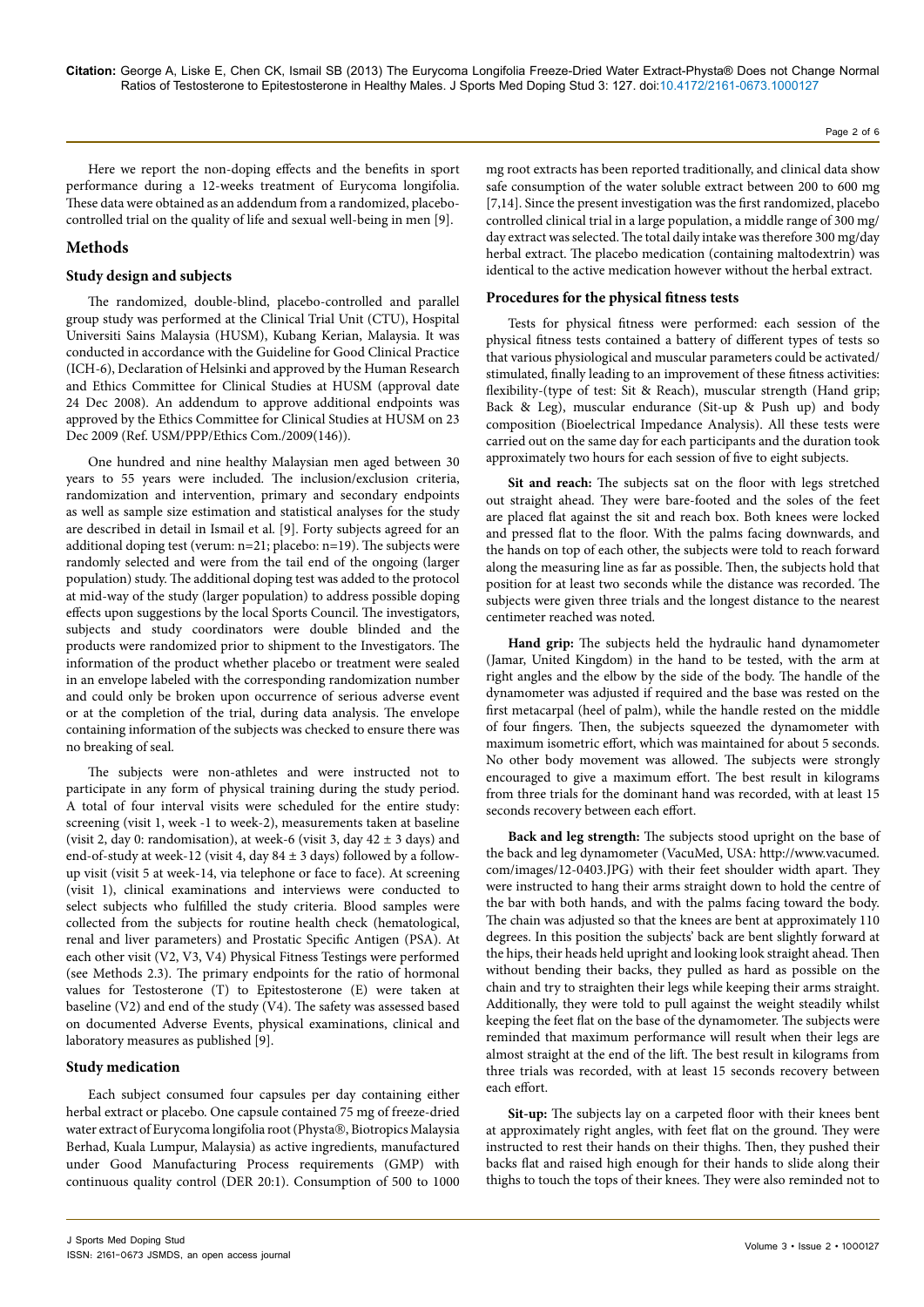pull with their necks or heads and to keep their lower backs on the floor. They were required to do as many sit-ups as possible in one minute. The number of sit-ups performed in one minute was recorded.

**Push-up:** The subjects were instructed to use the standard "military style" push-up position with only the hands and the toes touching the floor in the starting position. They were told to lower the chest down towards the floor, always to the same level each time, either till their elbows was at right angles or their chests touch the ground. They were required to do as many push-ups as possible in one minute. The number of push-ups performed in one minute was recorded.

**Body composition:** A body fat analyzer (Omron HBF 306, Japan) was used to analyze the percent body fat of the subjects. Personal information such as age, gender, weight and height were keyed into the analyzer. Then the subjects were told to grip the device handles and held arms straight out at a 90° angle to the body. Percent body fat, fat mass content and Body Mass Index was calculated automatically in seconds.

#### **Analysis of testosterone T/epitestosterone E**

The analysis of urine samples was performed by the Doping Control Centre, Penang, a NATA -accredited laboratory (National Association of Testing Authorities, Australia). The quantification of T/E ratio was determined by Gas Chromatography–Mass Spectrometry (GC-MS). The free and conjugated T and E were extracted by solid phase extraction using the Nexus (Varian) column combined with liquidliquid extraction using tert-Butyl methyl ether, followed by hydrolysis using enzyme β-glucuronidase from Esherichia Coli K12 (Roche Diagnostics Mannheim, Germany); extracts were then derivatized with activated N-methyl-N-(trimethylsilyl)-trifluoroacetamide (MSTFA). The calibration of T was performed using concentration levels of between 2 ng/mL and 80 ng/mL while the values for E were between 2 ng/mL to 20 ng/mL. Selected ion monitoring mode with electron ionization on the GC-MS was used for identification and quantification of both T and E.

#### **Statistical analyses**

Detailed description on the statistical evaluation was already published elsewhere [9]. Data was explored and descriptive statistical analysis was conducted to measure changes in the parameters between E. longifolia and placebo groups at baseline, week 6 and/or end of treatment. Mean (SEM, standard error of the mean) were used for continuous variables of normality distributed data and median (IQR,

inter quartile range) for non-normal distribution. The ratio T/E is visualized by Box-Whisker-Plots, showing the spread of the set of data without any assumption of the underlying data distribution. Independent t-test and non-parametric test (as appropriate, Mann-Whitney) were used for comparison of the two randomized groups. Significant changes in the parameters are referred to a p-value of  $\leq 0.05$ .

#### **Results**

Forty males agreed for the additional testings: Verum n=21, age (mean ± SD) 45.19 ± 5.37 years (range 30-54 years); Placebo n=19, age  $44.63 \pm 7.05$  years (30-52 years). The flowchart of the study design, bibliographic as well as clinical baseline data of these subjects is listed elsewhere [9].

#### **Hormones**

During treatment, hormonal values for Total Testosterone (TT), Free Testosterone (FT), Dehydroepiandrosterone-SO4 (DHEA), the metabolic intermediate in biosynthesis of androgens and Sexual Hormone Binding Globulin (SHBG), the testosterone carrier protein were analyzed for the two treatment groups and are shown in Table 1. There were slight increasing trends in almost all of the values during E. longifolia intake from baseline (V2) to end of study (V4), however, none reached significance: TT median V2-V4: 15.3-16.5 nmol/L (p=0.34), FT 31.4-34.9 pmol/L (p=0.24), SHBG 22.6-25.2 nmol/L (p=0.86). The hormone DHEA increased by 13.6% from baseline (4.2 µmol/L) after 6 weeks (p=0.25), however, at the end of treatment, the value dropped back to the basic value (4.23 µmol/L, p=0.87).

In the placebo-group, FT and DHEA showed increasing values compared to baseline, at the end of trial, (after 12 weeks) (V2-V4: 32.4-36.5 pmol/L;  $p=0.58$ ) and 3.6-4.5  $\mu$ mol/L;  $p=0.62$ ) respectively. Comparisons between groups demonstrated no significant deviations over time for all the hormonal values except for SHBG, which already had a significantly higher starting value in the placebo group at baseline (V2: p=0.03).

#### **Ratio Testosterone to Epitestosterone**

After 12 weeks, the T/E-ratio values in the E. longifolia group ranged from 0.03 to 2.95 with a median of 0.2 (n=21) compared to a median (V2) of 0.16 (n=3) at baseline as shown in Figure 1. This would mean no changes occurred in the hormonal relationship during herbal treatment (p= 0.49). At the end of the study, approximately 91%

| <b>Hormones</b>                       | Eurycoma longifolia                                                  |                                                              |                                                               | Placebo                                                              |                                                              |                                                        |
|---------------------------------------|----------------------------------------------------------------------|--------------------------------------------------------------|---------------------------------------------------------------|----------------------------------------------------------------------|--------------------------------------------------------------|--------------------------------------------------------|
|                                       | <b>Baseline V2</b><br>$(n=21)$<br>Median<br><b>IQR</b><br>Mean (SEM) | 6 weeks V3<br>$(n=21)$<br>Median<br><b>IQR</b><br>Mean (SEM) | 12 weeks V4<br>$(n=21)$<br>Median<br><b>IQR</b><br>Mean (SEM) | <b>Baseline V2</b><br>$(n=19)$<br>Median<br><b>IQR</b><br>Mean (SEM) | 6 weeks V3<br>$(n=18)$<br>Median<br><b>IQR</b><br>Mean (SEM) | 12 weeks V4<br>$(n=17)$<br>Median<br>IQR<br>Mean (SEM) |
| <b>Total Testosterone</b><br>(nmol/L) | 15.3<br>11.4-19.15<br>15.89 (1.15)                                   | 12.6<br>10.35-18.35<br>14.40 (1.12)                          | 16.5<br>12.35-20.35<br>16.77 (1.25)                           | 19.8<br>14.0-21.3<br>18.72 (1.16)                                    | 21.05<br>16.5-22.25<br>19.93 (1.41)                          | 19.4<br>13.55-24.05<br>18.79 (1.49)                    |
| <b>Free Testosterone</b><br>(pmol/L)  | 31.4<br>25.35-40.55<br>32.53 (2.16)                                  | 33.7<br>22.75-40.4<br>31.84 (2.17)                           | 34.9<br>29.5-40.05<br>35.41 (2.88)                            | 32.4<br>27.0-40.5<br>35.01 (2.61)                                    | 33.85<br>26.9-43.4<br>34.48 (2.81)                           | 36.5<br>30.4-45.65<br>37.37 (2.88)                     |
| <b>DHEA</b><br>$(\mu \text{mol/L})$   | 4.1<br>$3.2 - 5.4$<br>4.4(0.4)                                       | 3.9<br>$2.9 - 5.9$<br>4.86(0.75)                             | 4.0<br>$3.05 - 5.8$<br>4.23 (0.37)                            | 3.6<br>$2.9 - 5.3$<br>4.15 (0.31)                                    | 4.0<br>2.85-5.13<br>4.14(0.37)                               | 4.5<br>$3.15 - 5.5$<br>4.36(0.34)                      |
| <b>SHBG</b><br>(mmol/L)               | 22.6<br>17.95-29.45<br>25.44(2.4)                                    | 22.9<br>17.85-32.6<br>24.27 (1.98)                           | 25.2<br>15.3-30.0<br>25.27 (2.39)                             | 30.8<br>26.5-33.3<br>32.03 (1.87)                                    | 30.1<br>26.1-37.13<br>33.59(2.8)                             | 29<br>26.15-38.35<br>33.41 (3.02)                      |

**Table 1**: Testosterone (free and total), Dehydroepiandrosterone (DHEA) and the Sexual Hormone Binding Globulin (SHBG) for the two treatment groups over time.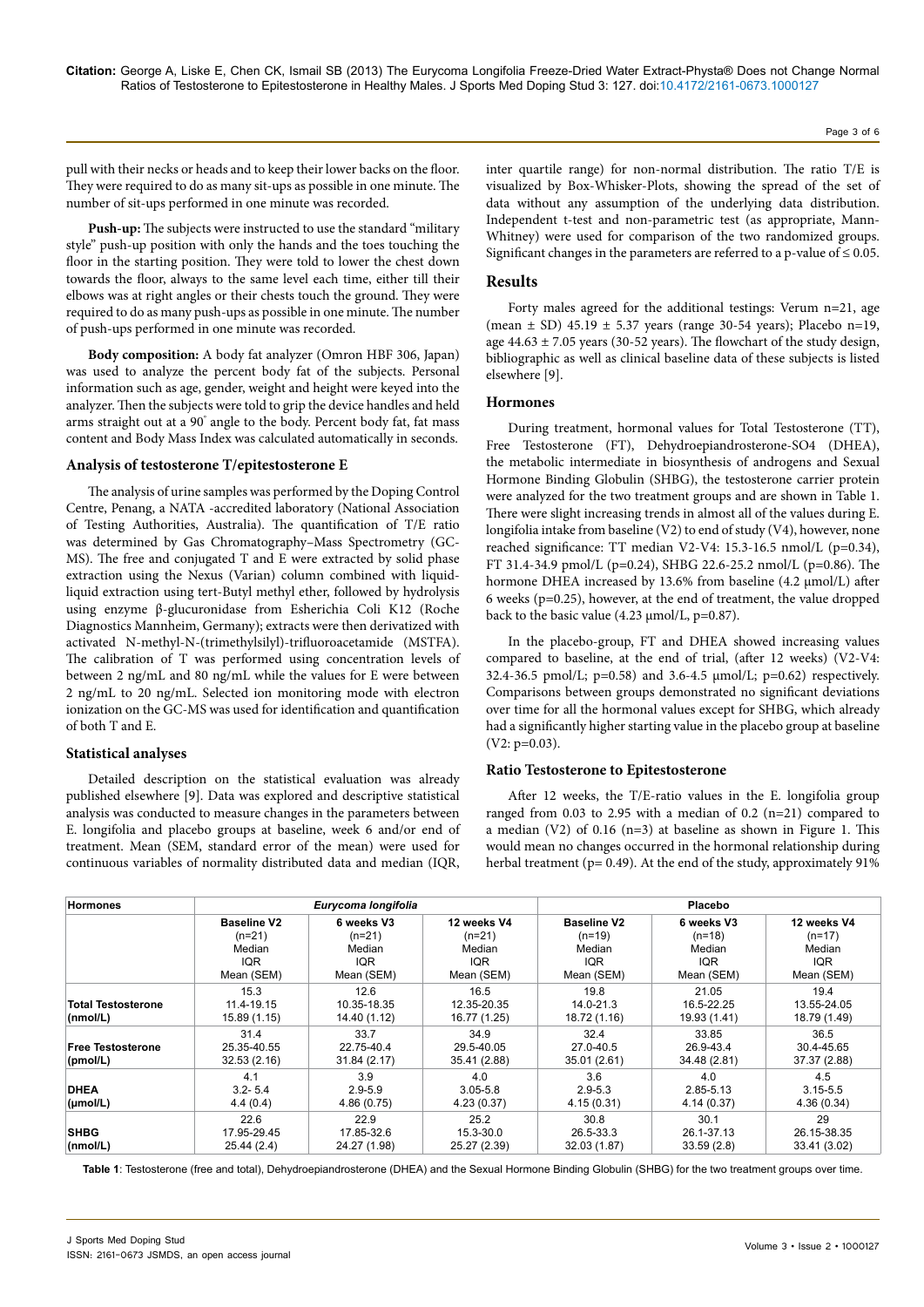

**Figure 1**: Box-whisker-plot of the ratio testosterone (T) to epitestosterone (E) at baseline (V2) and end of trial after 12 weeks (V4) for both treatment groups. Shown are the median (small line within the box) with interquartile range ICR (upper and lower quartile),  $5<sup>th</sup>$  and  $95<sup>th</sup>$  percentiles and minimum and maximum values (+).



of the subjects had T/E-ratios of up to 1, which is considered to be a "normal" ratio. Similar data were obtained in the placebo group: after 12 weeks, the T/E-ratio values ranged from 0.05 to 3.3 with a median of 0.81 (n=18). Roughly 72% of the subjects had T/E-ratios of up to 1. At baseline, the median value was  $0.55$  (n=4), demonstrating no changes during treatment (p= 0.82). Between group comparisons showed no statistical differences in the ratios of testosterone to epitestosterone: V2 -EL/placebo: p=0.33; V4 -EL/Placebo: p=0.11). Almost all single values measured in both treatment groups fall within the interquartile range IQR (lower quartile: 25% value and upper: 75% value), except for the minimum and maximum values as well as the 95<sup>th</sup> percentile value of the T/E ratio in the E. longifolia group (Figure 1).

# **Physical fitness tests**

Flexibility (sit & reach), muscular strength testing: back & leg (kg), hand grip (kg), muscular endurance: sit-up and push-up (times/min) as well as body composition: percent body fat (%) were measured at screening (V1), 6 weeks (V3) and end of treatment visits (V4).

In all the fitness settings no noticeable changes and significant beneficial effects were observed either within treatment groups or between group comparisons, except for back and leg muscular strengths.

The amount of strength the subjects can exert for one repetition during treatment is shown in Figure 2. At baseline (V2), subjects in the

E. longifolia group who started with mean  $\pm$  SEM strength of 128.81 kg  $\pm$  5.63 kg (range: 75 kg-196 kg, n=21), increased to 132.26 kg  $\pm$  6.39 kg (82 kg-195 kg, n=19) at 6 weeks (V3) and finally reached mean values of 142.78 kg ± 7.95 kg (70 kg-205 kg, n=18) after 12 weeks of treatment (V4). This increase with an approximately 14 kg strength from baseline to end of the study was highly significant with p=0.0166 and from V3 (6 weeks) to V4 (12 weeks) with p=0.0062. In contrast, subjects in the placebo group had a moderate gain (approx. 10.8 kg) in back and leg strength with mean values of 128 kg  $\pm$  8.31 kg, n=13 at the end of the trial compared to baseline mean values (117.21 kg  $\pm$  5.62 kg, n=19), barely reaching significance (p=0.045).

Page 4 of 6

# **Discussion**

The supplementation of 300 mg per day of Eurycoma longifolia root water extract in healthy middle-aged men, for a period of 12 weeks, was evaluated here for the ratio of Testosterone (T) to Epitestosterone (E) and physical fitness. To the best of our knowledge, this anti-doping measurement, established by the WADA, was applied for the first time in a controlled clinical trial with E. longifolia intake.

In none of the analyzed subjects were the T/E-ratios greater than 4 observed: a threshold which is considered by WADA as an adverse analytical finding requiring further investigations of the individuals. The maximum T/E-ratio of 2.95 was observed after daily intake of 300 mg of E. longifolia water extract. The majority of subjects (>90%) had T/Eratios of up to 1, in the treatment group. The highest ratio for subjects on placebo was 3.3 and more than 72% of the subjects had values of up to 1. Since between-group comparisons showed no noteworthy and statistical significance, the results show that a 12 weeks treatment with 300 mg daily of E. longifolia water extract did not interfere with the normal ratio of testosterone to epitestosterone in middle-aged active and healthy men.

Several other hormones involved in the androgenic metabolism were analyzed in this study: total (TT) and Free Testosterone (FT), Dehydroepiandrosterone (-Sulfate) (DHEA) and sex-hormone binding globulin (SHBG). Although increasing values of these parameters ranging from 7% to 11% could be observed during E. longifolia extract intake, it did not reach significance when compared to baseline or when comparing with the placebo-group. However, literature on E. longifolia states conflicting results on its' influence in androgenic hormones. It is reported in animal studies that the anabolic action of this herb is in increasing levels of testosterone and human studies suggested that this herb facilitates the production of testosterone by reducing SHBG, thus releasing free circulating testosterone [15,16]. The study, randomized to various doses of standardized E. longifolia extract (200-600 mg daily), showed testosterone and DHEAS at "high normal levels" compared to baseline, in middle aged subjects, after an 8-weeks treatment (statistics were not mentioned in the reference) [17]. In another placebo controlled study, thirty male endurance cyclist, received either 100 mg E. longifolia–water extract  $(n=15)$  or placebo  $(n=15)$ ; approximately 30 minutes before and after each of a four 14.91 miles laps, in a highintensity 24-hrs bicycling program [18]. Supplementation of E. longifolia resulted in testosterone levels 16.4% higher while cortisol levels were 32% lower when compared to placebo ( $p$ <0.05). The biochemical profile of the cyclists appeared to be in an anabolic hormonal state. In hypogonadic men who have low serum testosterone levels, E. longifolia supplementation was able to significantly increase testosterone levels to normal levels as well [19].

While the role of testosterone is known to affect muscles [20], the role of E. longifolia may not only be limited to testosterone enhancing. In this study, the muscle strengthening effect did not appear to be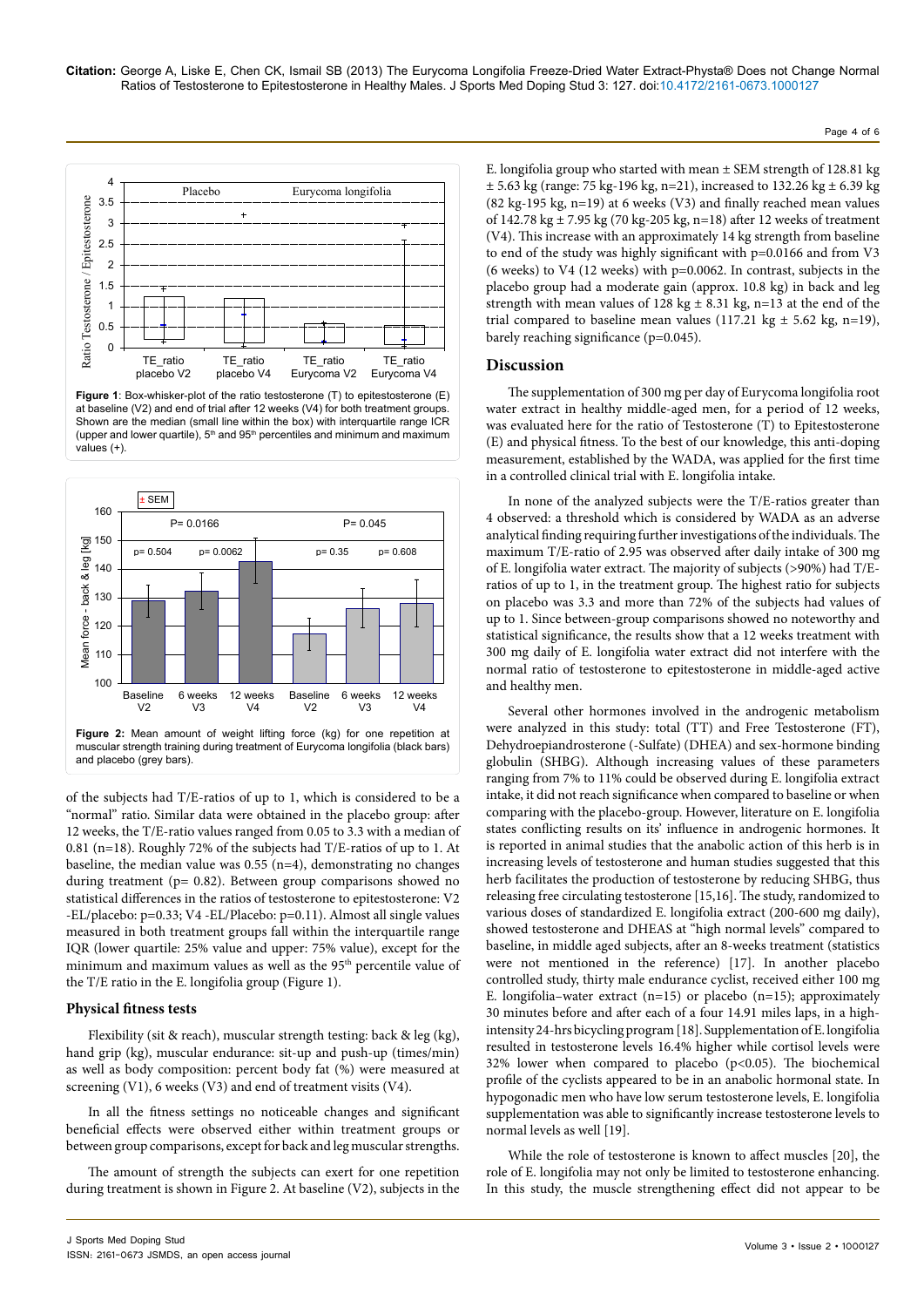related to a significant increase in testosterone hormones. This is probably due to E. longifolia purportedly being a natural adaptogenic energizer in the maintenance and healthy ageing in men, suggesting E. longifolia's role in optimizing testosterone levels only when supoptimal [21]. It can be suggested that E. longifolia supplementation does not indiscriminately increase testosterone levels as do exogenous testosterone supplementation but modulates to optimal levels according to ones' current hormonal levels. Furthermore, the standardized water extract of E. longifolia (Physta\*) contains >22% protein and peptides possibly adding to the ergogenic benefit despite non-significant elevation of testosterone [13,22]. Hence, future studies on the role of the active ingredients in E. longifolia on the contractile properties of the muscles are warranted.

According to recently published reviews on herbs/botanicals including E. longifolia, dietary supplements and herbal medicines, only little conclusive clinical evidence is available to justify the herb's effects on exercise and sports performance [5,6]. Nevertheless, in this study, the test for muscular strength resulted in significant effects after 12-weeks of Eurycoma-extract intake. There was a highly significant 14 kg improvement (approx. 10% increase) in back and leg strength after 12 weeks (142.78 kg) of E. longifolia intake compared to baseline (128.81 kg; p=0.0166). Placebo-group only reached values of up to 10.8 kg (approx. 8% increase) with a borderline significance of p=0.045. No significant changes in hand grip strength was observed in this study although in physically active male and female seniors aged between 57-72 years of age, increased muscle strength (measured similarly with a hand grip dynamometer) accompanied with significant testosterone elevation, was observed with E. longifolia supplementation of 5 weeks [10]. The ages of the subjects in this study was below 55 years hence the effect of E. longifolia may be more intense in older subjects where sub optimal levels of testosterone normally occurs. An elevation of testosterone in the older subjects may have therefore contributed to the significant improvement of handgrip strength. The precise mechanism attributing to increase in muscular strength is currently inconclusive since in some studies it is accompanied by testosterone elevation and in others, it either did not increase or was not tested. This is particularly important as strength training can provide functional benefits (ergogenic properties): improve general health and well-being as seen in both groups of this study, however, with an enhanced effect present in the E. longifolia group.

There were also other studies demonstrating possible ergogenic properties of E. longifolia. In one randomized placebo-controlled trial, both groups on either 100 mg E. longifolia-extract or placebo, demonstrated a significant increase in muscle strength after 5 weeks of intensive strength training program. However the increase was larger in the treatment (herbal) group compared to the placebo: 6.78% (p=0.006) vs. 2.77% (p=0.011) respectively [11]. Subjects on E. longifolia extract had improved significantly in fat-free mass, fat mass, maximal strength (1-RM) and arm circumference when compared to the placebo group. This data corresponds with data from our study where a similar increase of muscle strength (approximately 10% compared to 6.78%) demonstrated by the back and leg strength test during E. longifolia intake, was observed. This study however did not measure testosterone levels.

The supplementation with E. longifolia did not significantly affect flexibility of the subjects evaluated through the 'sit and reach' activity. The mechanism of action for this herb is likely to be proandrogenic whereby testosterone is unlikely to affect the flexibility of subjects [13].

Other studies evaluating endurance were unable to demonstrate the effect of E. longifolia [23,24]. In a previous trial, 12 male athletes (mean

age 23.3 years) who received 2 capsules of 75 mg E. longifolia-extract or placebo for 7 days, 1 hour before a 60 min run on the treadmill, showed no changes in running distance and physical responses compared to placebo [23]. In addition, in a separate study, six male cyclists who received a low-dose of E. longifolia medication (0.67 mg), showed no improvement in cycling performance and physical parameters [24]. In this current study, no significant changes were observed in muscular endurance evaluated through Sit-up and Push-ups. In these three situations, it is possible that supplementation of E. longifolia could not affect sports endurance of the subjects which is also dependent on aerobic fitness levels. Furthermore, a short supplementation period (7 days) and low dosage (0.67 mg) of E.longifolia may have also contributed to the lackluster performance of the subjects. In a trial of endurance cyclists supplemented with 100 mg of E. longifolia in a 24-hr mountain biking event, cortisol levels were 32% lower and testosterone levels were 16% higher in supplemented subjects compared to placebo, indicating a biochemical profile that promotes an "anabolic" hormonal state during the intense endurance exercise [18]. The type of exercise which engage different muscle group, anaerobic or aerobic exercise may play a role in the effectiveness of E. longifolia. In the exercise that engaged the larger muscle group such as quadriceps in intense cycling and back muscles in back and leg strength exercises, a beneficial effect of E. longifolia was invoked. Both strength training and intense cycling are primarily anaerobic. Anabolic activity is primarily during anaerobic respiration and was observed in the intense cycling [18]. Hence, it is possible that E. longifolia affects muscle strength in an anaerobic state than endurance which is influenced by aerobic fitness levels such as running and moderate cycling [24,25].

The body fat composition remained unchanged in this study. This was also the case in the larger population [9]. Only in men with BMB>25 kg/m2 was fat loss observed. Overall, the size of the population may be too small to reach statistical significance in other parameters within the physical fitness test and hormonal profiles especially the androgenic hormones. The subjects were also non athletes hence may not actually be physically motivated to be evaluated in physical fitness, leading to poorer performance overall in the fitness test. A population of athletes or recreational athletes could be evaluated in the future to gauge E. longifolia as an effective supplement for sports performance. Additionally, it could be that the study duration of 12 weeks may have been too short and the given daily dose of E. longifolia was not optimal for the desired effect in all physical tests.

Besides ergogenic benefits, the supplementation with E. longifolia may have other beneficial effects, e.g. increase in physical performance, vigor and calmer mood [10,25-28]. An overall clarity of mind and mood elevation accompanied by vigor and muscle strength could be an additional useful attribute in a supplement for sports enthusiast in the future.

# **Conclusion**

The ratio of testosterone to epitestosterone was measured for the first time in healthy males during a 12 weeks intake of 300 mg/day Eurycoma longifolia-extract (Physta®), in a randomized, double-blind and placebo-controlled trial. In both treatment groups, the T/E ratio was normal and below 4. A significant increase in muscle strength was observed for the herbal group compared to placebo in the back and leg strength test though muscular endurance, flexibility and body fat composition remained unchanged with 300 mg daily dose of Eurycoma longifolia over 12 weeks.

#### **Acknowledgements**

We would like to thank the phyto-pharmaceutical company Biotropics Malaysia Berhad, Kuala Lumpur, Malaysia, for financial support of the clinical trial.